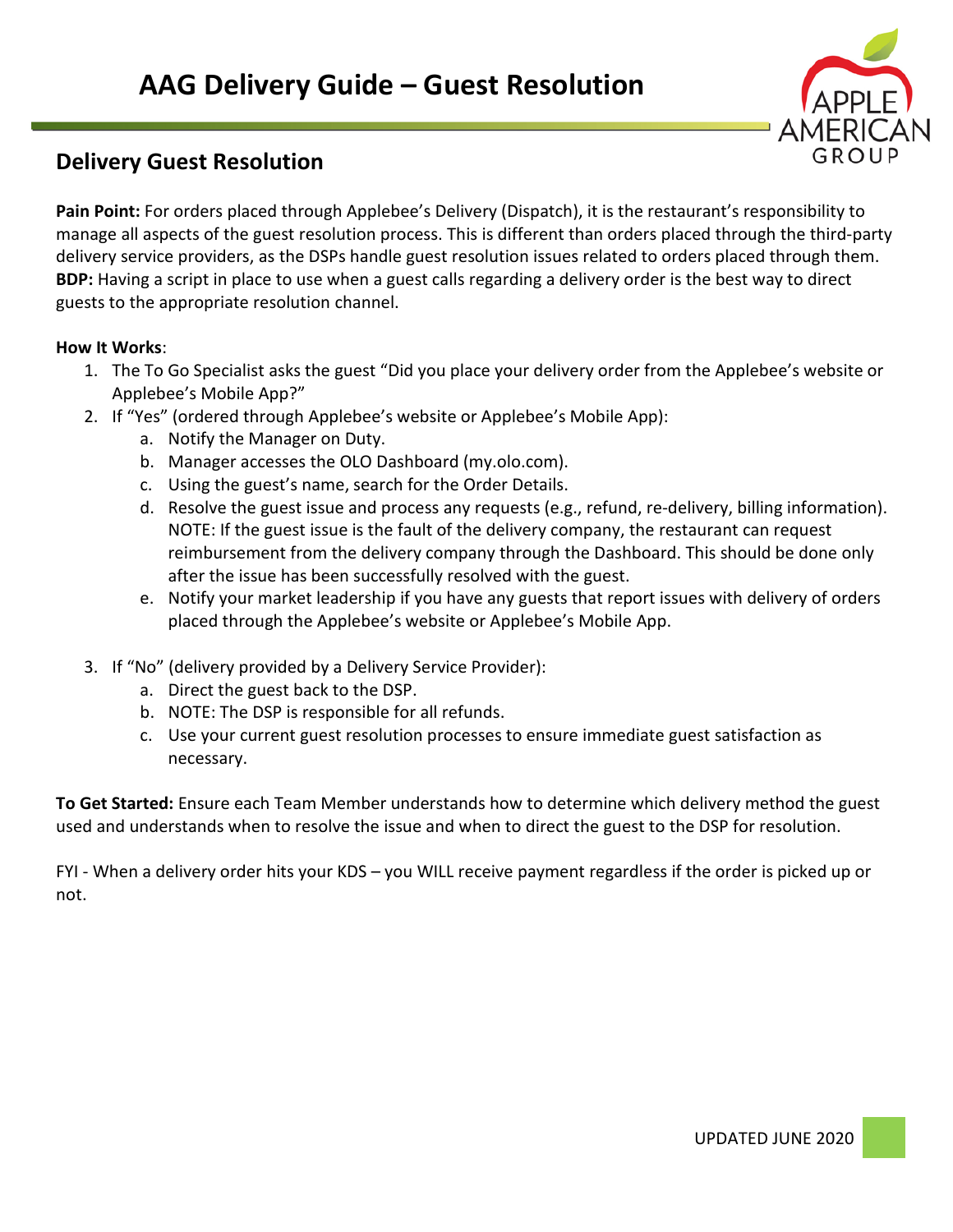# **AAG Delivery Guide – OLO/Dispatch**





# **Dispatch = Applebees.com Delivery using Door Dash as DSP**

**OLO/Dispatch Dashboard: [https://my.olo.com](https://my.olo.com/)**

# **OLO Dashboard Log-In:**

# **OLO Dashboard Password:**

Password reset process – Click Forgot Password?

# **OLO Portal – Store Level Functions:**

- Access to all current and preorders through OLO rails (OLO, Cosmic, dispatch and delivery partners).
- Access to see detail of bulk orders (bulk orders hit the KDS immediately or at 8am of order day, even though prescheduled). Bulk orders = 29 entrée count or larger (more than 4 catering platters) and will trigger a 45-minute pick up lead time.
- Shows 30 days of sales and order history
- Indicates if your store is disabled contact your AD or Marketing Manager to turn back on.

# **OLO Portal – Applebee's Dispatch Functions:**

- Under Order Details page, access dispatch orders to cancel a delivery, reschedule delivery or issue a refund
	- $\circ$  If the dispatch cancellation is due to Door Dash's fault you can request reimbursement through the portal from them. You will receive an email each time an order is canceled by Door Dash – subject line: Delivery Canceled

## **Guest Refund Request:**

Under the Order Details page, searching by guest name – you can refund the guest.

## **Dispatch/Door Dash Driver Issues:**

You can rate the drivers under each order detail, if necessary.

## **Restaurant Closing Early (weather or mechanical issues):**

Once OLO is turned off (by AD), OLO rails turns off online orders and dispatch orders.

## **Connectivity Issues**

If you lose internet, OLO rails will immediately disconnect and reconnect when back on. If you have internet and your OLO is not working, call the ASI help desk. If they cannot help, contact your AD.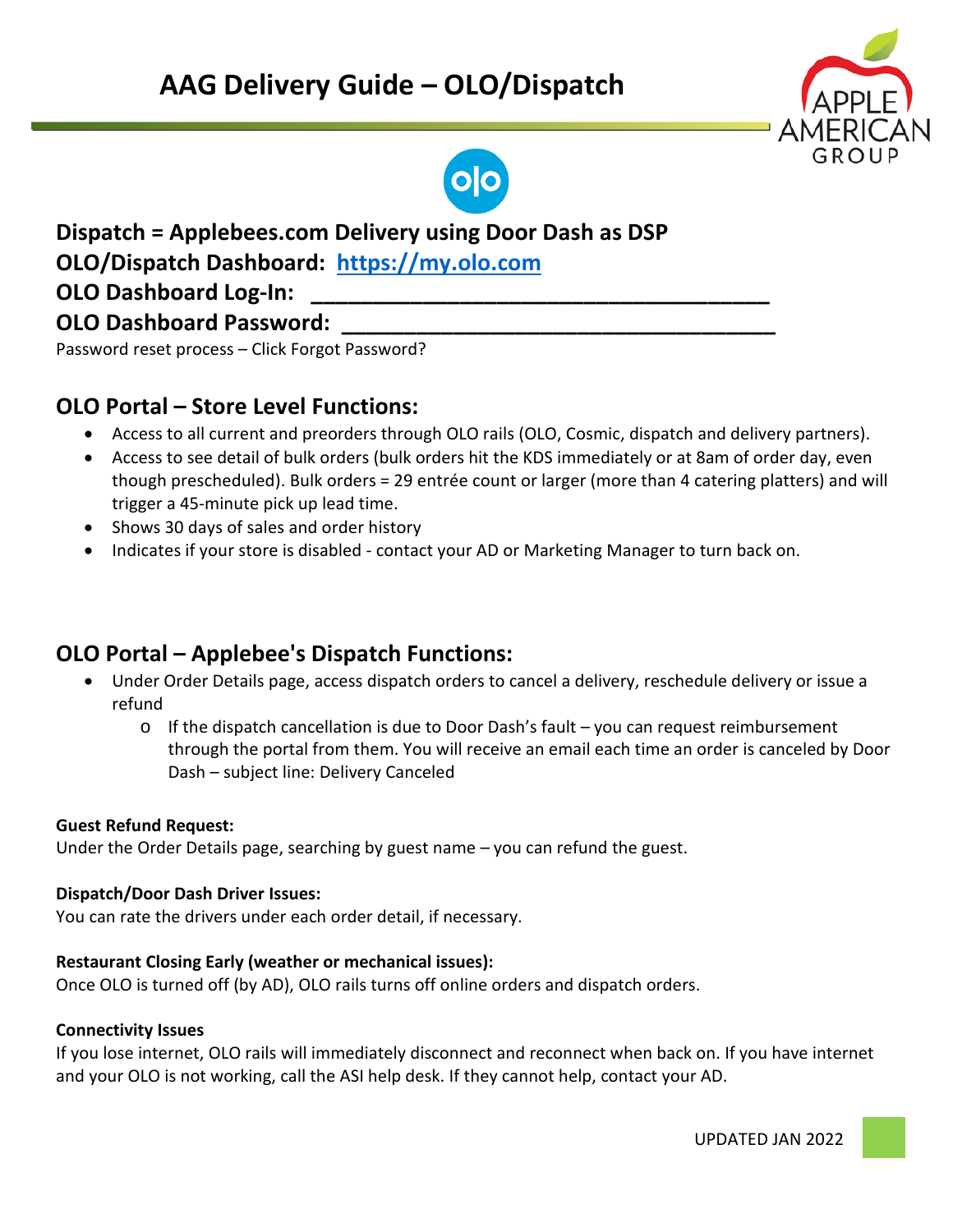# **AAG Delivery Guide – Door Dash**





# **Door Dash Portal -<https://www.doordash.com/merchant>**

# **Door Dash Log-In: \_\_\_\_\_\_\_\_\_\_\_\_\_\_\_\_\_\_\_\_\_\_\_\_\_\_\_\_\_\_\_\_\_**

# **Door Dash Log-In Password: \_\_\_\_\_\_\_\_\_\_\_\_\_\_\_\_\_\_\_\_\_\_\_\_\_**

Password reset process – select forgot password in portal.

# **All Order & Guest Issues:**

Door Dash Support Team Phone: 855-973-1040 Door Dash Support Team Email: n/a – use portal "help" option If these do not solve, please email [rmagee@appleamerican.com](mailto:JDonnelly@appleamerican.com) and copy your AD and Marketing Manager.

# **Guest Refund Request:**

We cannot refund the guest; the guest must request refund from Door Dash. Manage the moment as always with our guests to ensure their happiness with us.

## **Door Dash Driver Issues:**

In portal, under Deliveries, you can report issues with specific drivers under the orders they picked up. You can even ban a driver from picking up orders, if necessary.

## **Restaurant closing early (weather or mechanical issues):**

Once OLO is turned off (by AD), OLO rails turns off Door Dash. You can look in the OLO and Door Dash portal to see if you have any open orders you will need to fulfill OR call the guest to cancel.

## **Door Dash Restaurant Showing Closed – When you should be Open:**

Door Dash can temporarily kick you off due to connectivity from OLO rails – if you believe you are off-line, you can check in the portal under business hours, and special hours. Select *UNPAUSE* to immediately be back online. If you get kicked off-line, it automatically puts you back on next business day.

**Dispatch Orders:** Door Dash is our third-party vendor delivering orders placed on Applebees.com. Please use the Dispatch Guide for Dispatch issues.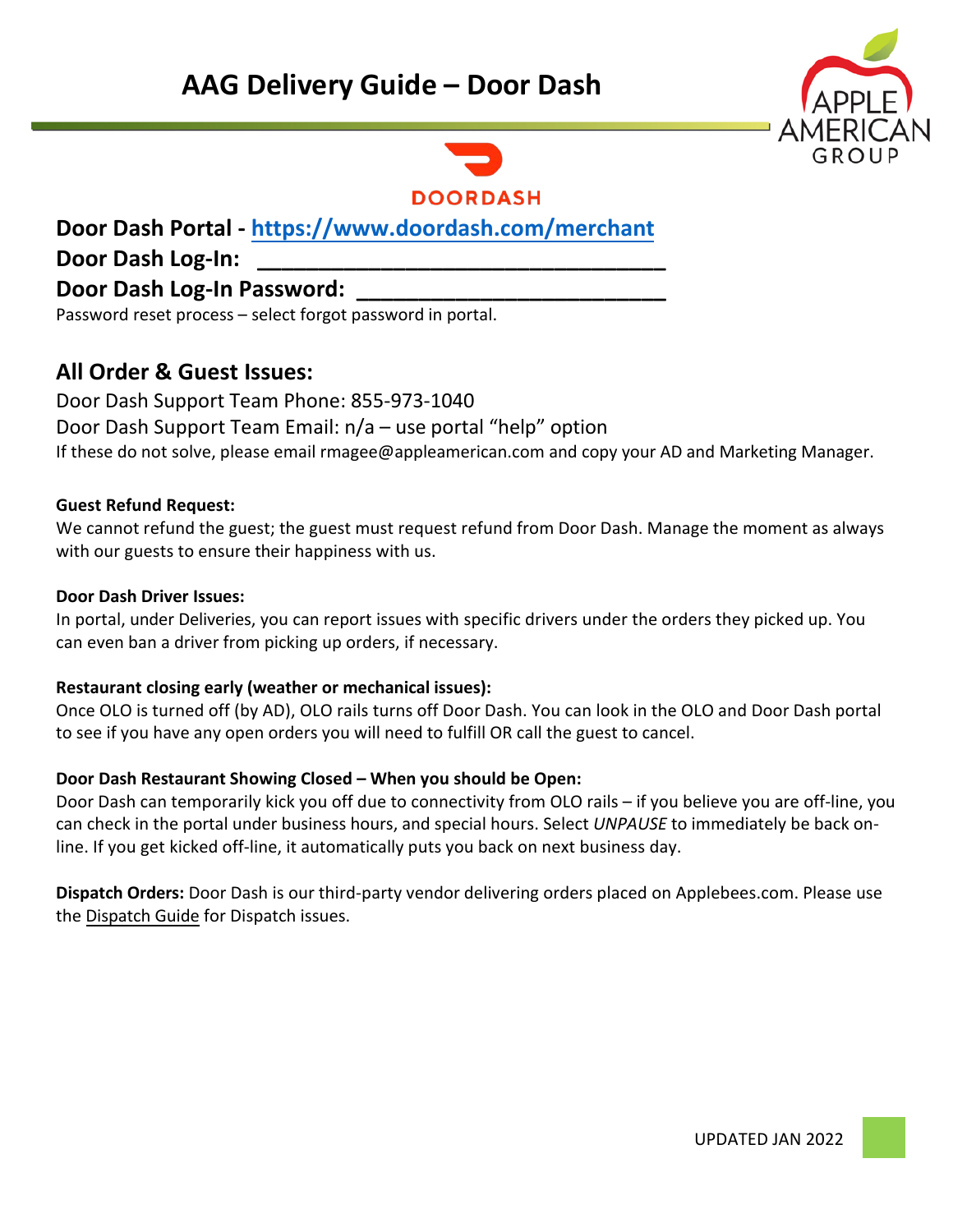# **AAG Delivery Guide – Grubhub**



# **GRUBHUB**

# **Grubhub is now integrated with OLO and tablet is not needed.**

**Grubhub Portal - https://restaurant.grubhub.com/login** Grubhub Log-In: Grubhub Log-In Password: Password reset process – select f[orgot password in portal.](mailto:EliteCare@grubhub.com) 

#### **All Order & Guest Issues:**

Grubhub Support Team Phone: (877) 866-4482 +1 Grubhub Support Team Email: EliteCare@grubhub.com

If these do not solve, please email rmagee[@appleamerican.com](mailto:JDonnelly@appleamerican.com) and copy your AD and Marketing Manager.

#### **Guest Refund Request:**

We cannot refund the guest; they must request refund from Grubhub. Manage the moment as always with our guests to ensure their happiness with us.

#### **Grubhub Driver Issues:**

In the portal, select Rate your Drivers on the left side. The drivers on same day orders will pop up to rate.

#### **Restaurant closing early (weather or mechanical issues):**

Once OLO is turned off (by AD), OLO rails turns off Grubhub. You can look in the OLO to see if you have any open orders you will need to fulfill OR call the guest to cancel.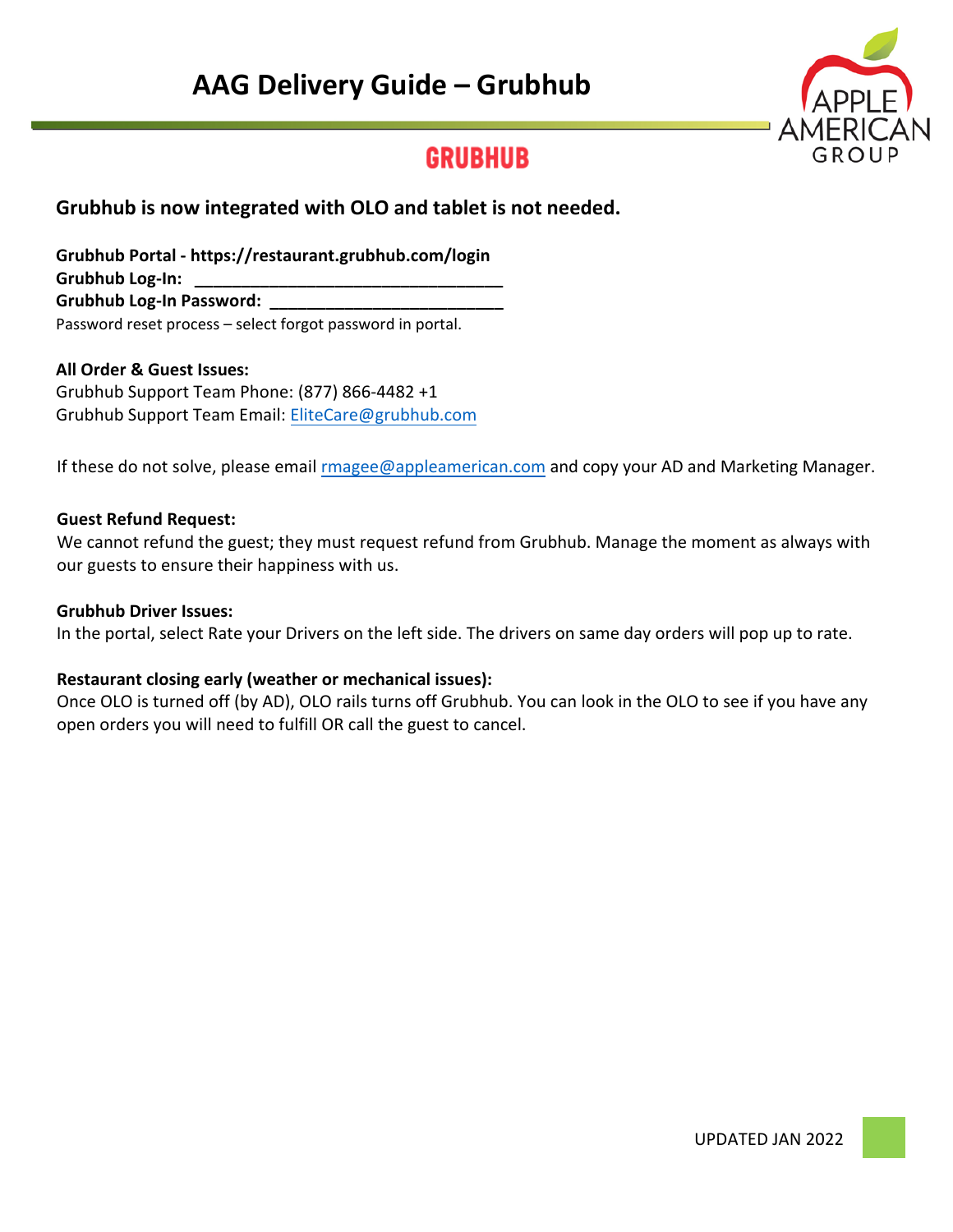

# Uber Eats : <sup>36</sup> Postmates

# **UberEats WEB Dashboard – [https://restaurant-dashboard.uber.com](https://restaurant-dashboard.uber.com/)**

# **UberEats Log-In: \_\_\_\_\_\_\_\_\_\_\_\_\_\_\_\_\_\_\_\_\_\_\_\_\_\_\_\_\_\_\_\_\_**

# **UberEats Log-In Password: \_\_\_\_\_\_\_\_\_\_\_\_\_\_\_\_\_\_\_\_\_\_\_\_\_**

Password reset process – Click Forgot Password? *UberEats & Postmates merged.* 

# **All Order & Guest Issues:**

UberEats Support Team Phone: **(833) ASK-EATS** - (833-275-3287)

• Only call this number with issues regarding an order that's in progress UberEats Support Team Email: [eats-prioritysupport@uber.com](mailto:eats-prioritysupport@uber.com) 

If these do not solve, please email rmagee[@appleamerican.com](mailto:JDonnelly@appleamerican.com) and copy your AD and Marketing Manager.

# **Guest Refund Request:**

We cannot refund the guest; they must request refund from UberEats. Manage the moment as always with our guests to ensure their happiness with us.

## **UberEats Driver Issues:**

You can rate the drivers (courier) through the dashboard. Select the order history icon  $\Im$ , and then tap thumbs up or thumbs down on the right-hand side of an order. If you select thumbs down, you'll be prompted to provide specific feedback on the issue. If it's an immediate concern, call the support number above.

# **Restaurant closing early (weather or mechanical issues):**

Once OLO is turned off, OLO rails turns off Uber Eats. You can look in the OLO and Uber Eats to see if you have any open orders you will need to fulfill OR call the guest to cancel.